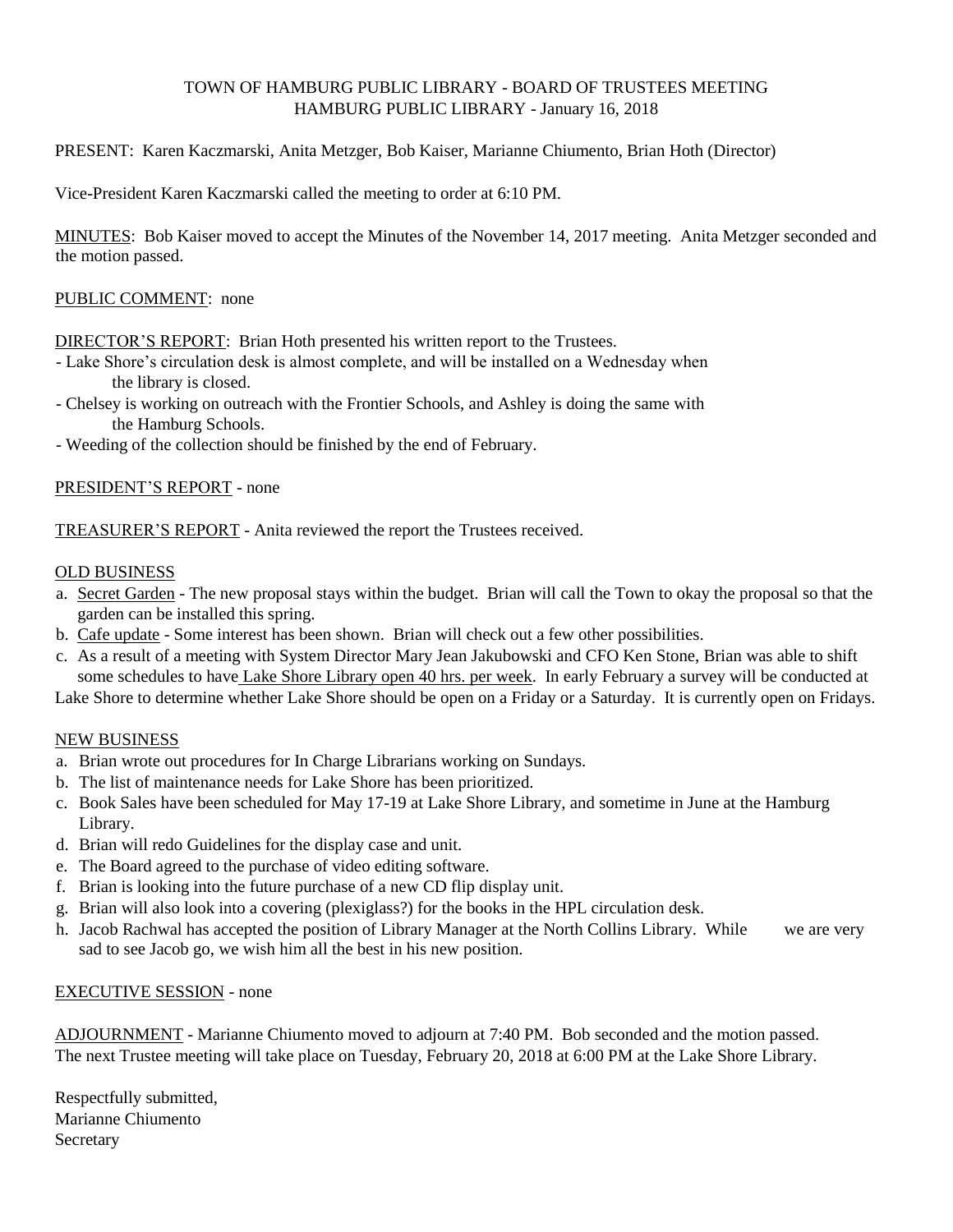## TOWN OF HAMBURG PUBLIC LIBRARY - BOARD OF TRUSTEES MEETING LAKE SHORE PUBLIC LIBRARY - February 20, 2018

## PRESENT: Jack Connors, Anita Metzger, Bob Kaiser, Marianne Chiumento, Brian Hoth (Director)

President Jack Connors called the meeting to order at 6:05 PM.

MINUTES: Anita Metzger moved to accept the Minutes of the January 16, 2018 meeting. Bob Kaiser seconded and the motion passed.

## PUBLIC COMMENT: none

DIRECTOR'S REPORT: Director Brian Hoth presented his written report to the Trustees.

- Spectrum has replaced the phone lines for the alarm system, but the alarm continues to go off. The Town of Hamburg is considering a new company for the alarm system.
- A new Library Associate, Laurie Obrochta, has been hired and started today.
- There is a new, more functional, circulation desk in Lake Shore, and a mini circulation desk will be set up in the new section of the Hamburg Library.

PRESIDENT'S REPORT: There was discussion about inviting Supervisor Shaw to the March Trustee Meeting. But, due to a series of scheduling conflicts among the Trustees, Anita Metzger moved to forego the March Meeting. Bob Kaiser seconded and the motion was passed. Brian will contact Supervisor Shaw and invite him to the April Meeting.

• \$23,052.13 needs to be returned to Central as it is money we haven't used. This is a common occurrence among libraries. This money will then go into the Library System's Fund Balance.

### TREASURER'S REPORT: Anita reviewed the report the Trustees received.

• Brian reported that, with Jacob's leaving, we have a new staff member who has taken over the financial duties of the library.

### OLD BUSINESS:

- Secret Garden update Bids will go out, but we are still on target for getting this done in the spring.
- Cafe update still being worked on
- Lake Shore hours update New hours will start on April 14th. The majority of those who responded to a recent survey preferred to have the building open on Saturday instead of Friday. People are excited about the new hours.
- Update on HVAC system at Lake Shore If the Town of Hamburg is willing to pay for the HVAC system now, we would reimburse them when the Library Construction grant comes in. This way the work could be done sooner.

### NEW BUSINESS:

- Language has been modified on the Meeting Room Application form to avoid any overlap. A suggestion was made to include organizations that meet on a regular basis.
- Annual State of the Town Address Brian and Anita reported.
- Friends' Gathering (April 19th) Marianne Chiumento moved to approve funds, not to exceed \$500, to purchase breakfast and lunch refreshments. Anita Metzger seconded and the motion passed.

EXECUTIVE SESSION: At 7:09 PM Marianne Chiumento moved to go into Executive Session. Bob Kaiser seconded and the motion passed. At 7:34 PM Bob Kaiser moved to go out of Executive Session. Anita Metzger seconded and the motion passed.

The meeting was adjourned at 7:36 PM. The next meeting will be at the Hamburg Public Library at 6:00 PM on Tuesday, April 17, 2018.

Respectfully submitted, Marianne Chiumento Secretary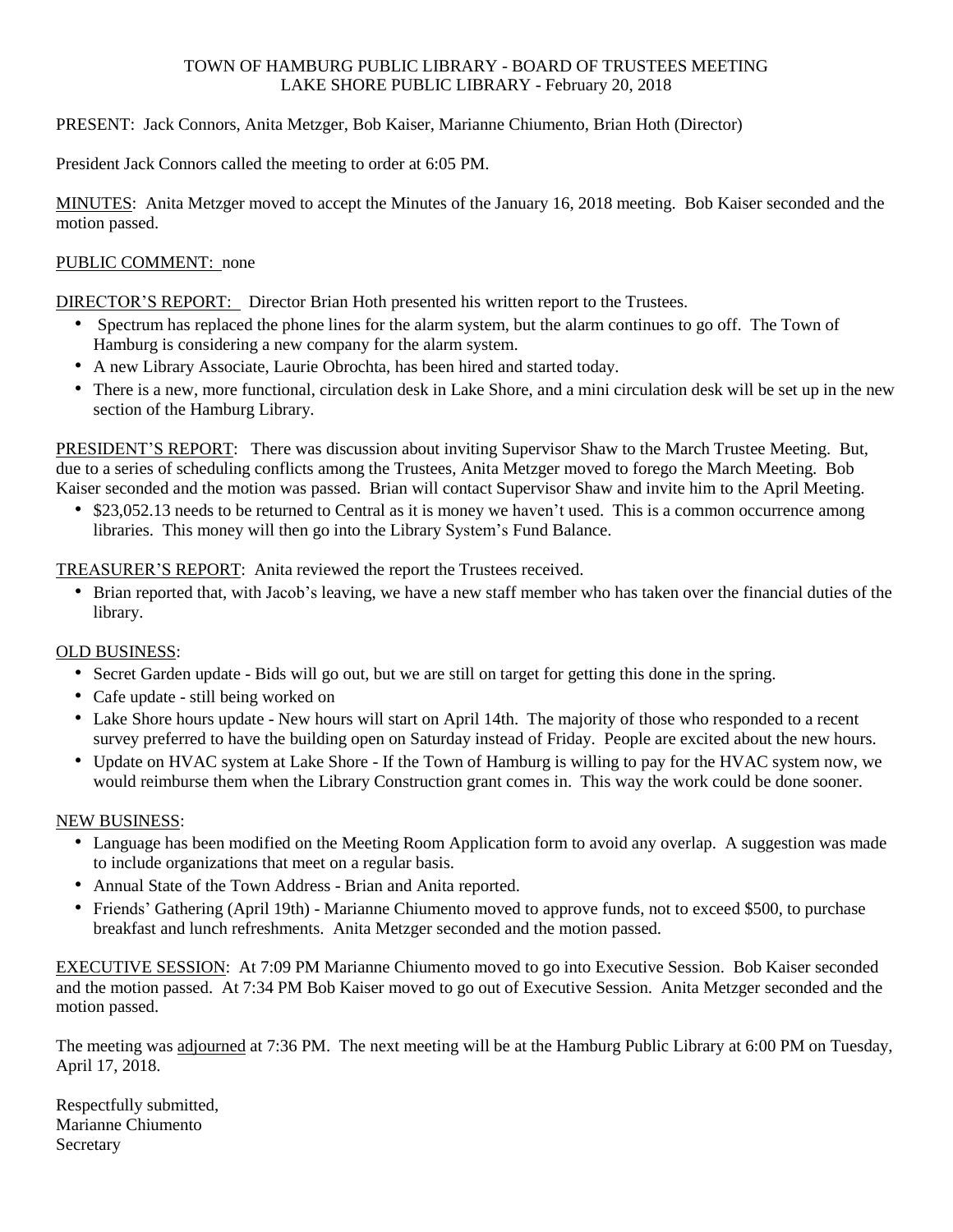# TOWN OF HAMBURG PUBLIC LIBRARY - BOARD OF TRUSTEES MEETING Hamburg Public Library – May 15, 2018

# PRESENT: Anita Metzger, Karen Kaczmarski, Bob Kaiser, and Brian Hoth (Director)

Vice President Karen Kaczmarski called the meeting to order at 6:20 PM.

MINUTES: Anita Metzger moved to accept the Minutes of the April 17, 2018 meeting. Bob Kaiser seconded and the motion passed.

# PUBLIC COMMENT: none

# DIRECTOR'S REPORT: Director Brian Hoth presented his written report to the Trustees.

- Month long celebration of Star Wars at the Hamburg Library.
- To promote "One Community, One Book" the movie "In Love and War" based on the novel *A Farewell to Arms* was shown; a talk was given by supernatural historian Mason Winfield on supernatural folklore and the Great War; and the Hamburg Historical Society loaned a male and female mannequin dressed in WWI garb to display.
- The Friend's Gathering scheduled at the Hamburg Library on April 19 was well attended. A lot of good ideas were discussed.
- Awaiting word on the start of replacing the sidewalk at the Lakeshore Branch.
- A hot dog roast is scheduled on the last day of the book sale at both libraries (May  $&$  June) as an additional fundraiser. Brian will be doing the honors.

# PRESIDENT'S REPORT: None

TREASURER'S REPORT: Anita reviewed the report the Trustees received.

## OLD BUSINESS:

- Secret (Reading) Garden update The work is due to get started any day, which will take approximately 2 weeks to complete. A groundbreaking ceremony is to be scheduled with Assemblyman Sean Ryan. Brian will contact the town to see if they have any surplus furniture that can be used until permanent seating can be purchased. It was also suggested that visitors bring their own chairs in the interim.
- Cafe update The owners of The Comfort Zone expressed an interest in operating the café. Brian will follow up.
- The collections at the Hamburg Library have been weeded and rearranged to make them more user friendly. Brian has received many compliments from patrons.
- Staff Development Day Several staff from both libraries attended and found it very educational.
- Update on HVAC system at Lake Shore Met with Supervisor James Shaw, Engineer Mike Quinn, Engineering Consultant Matt Skuse, and Pat Ryan from Buildings & Grounds to discuss ways to reduce the cost and when installation will happen. Since there will be no air conditioning this summer, it was determined that if the interior temperature went beyond 86 degrees the library would close.

# NEW BUSINESS:

- Procurement Policy Moved by Bob Kaiser and seconded by Karen Kaczmarski to adopt the Procurement Policy. The motion passed.
- Investment Policy It was suggested that it be streamlined to meet the needs of the library before it is adopted. Brian will check with the Central Library to see what is needed for passage.
- Purchase of 3 eight foot tables Moved by Karen Kaczmarski and seconded by Bob Kaiser to purchase. The motion passed.
- Selling candy at both libraries was discussed as an additional fundraiser.
- Trustee Bob Kaiser was presented with a certificate for his many years of service to the board.

### EXECUTIVE SESSION: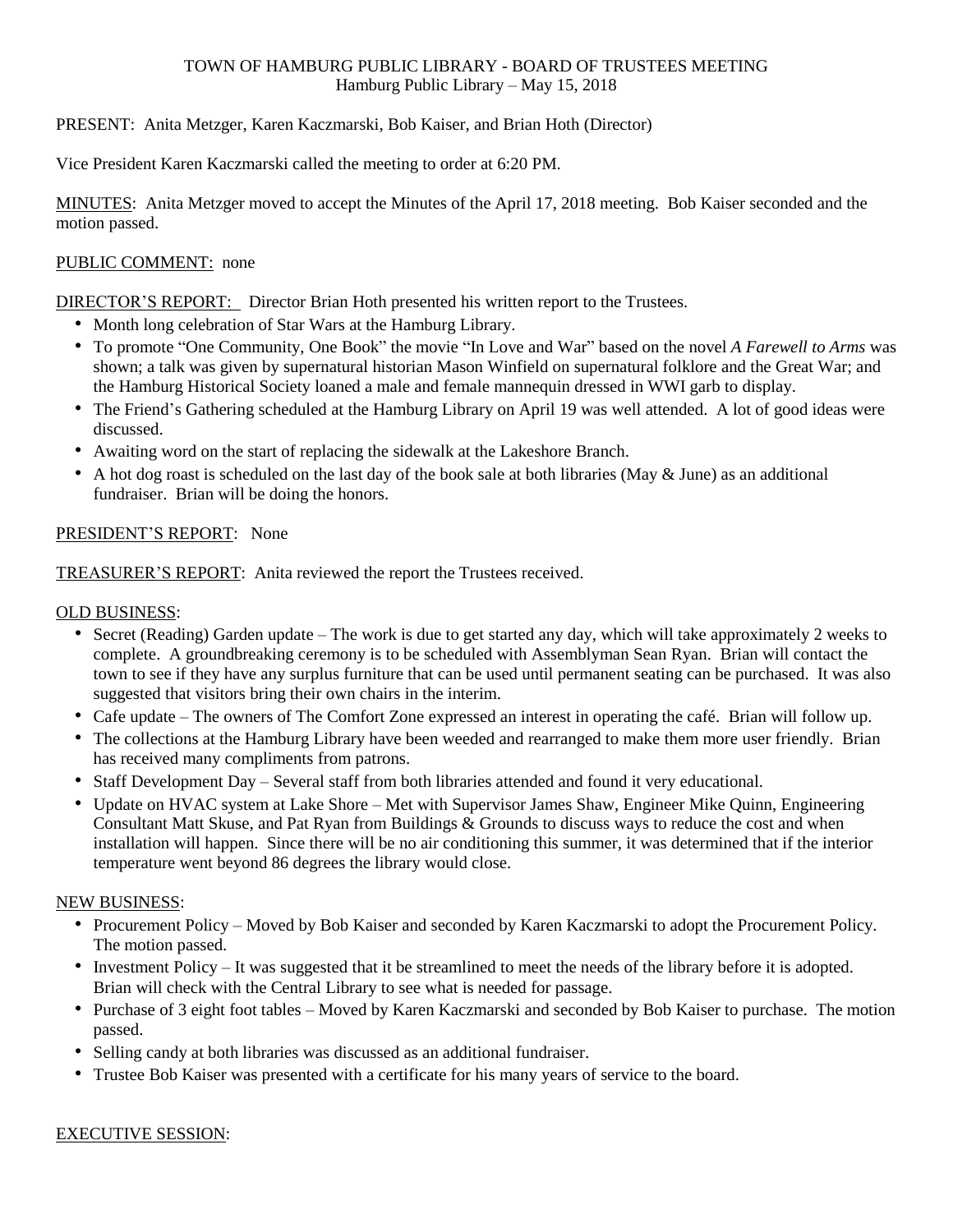The meeting was adjourned at 7:30 PM. The next meeting will be determined.

Respectfully submitted, Brian Hoth Director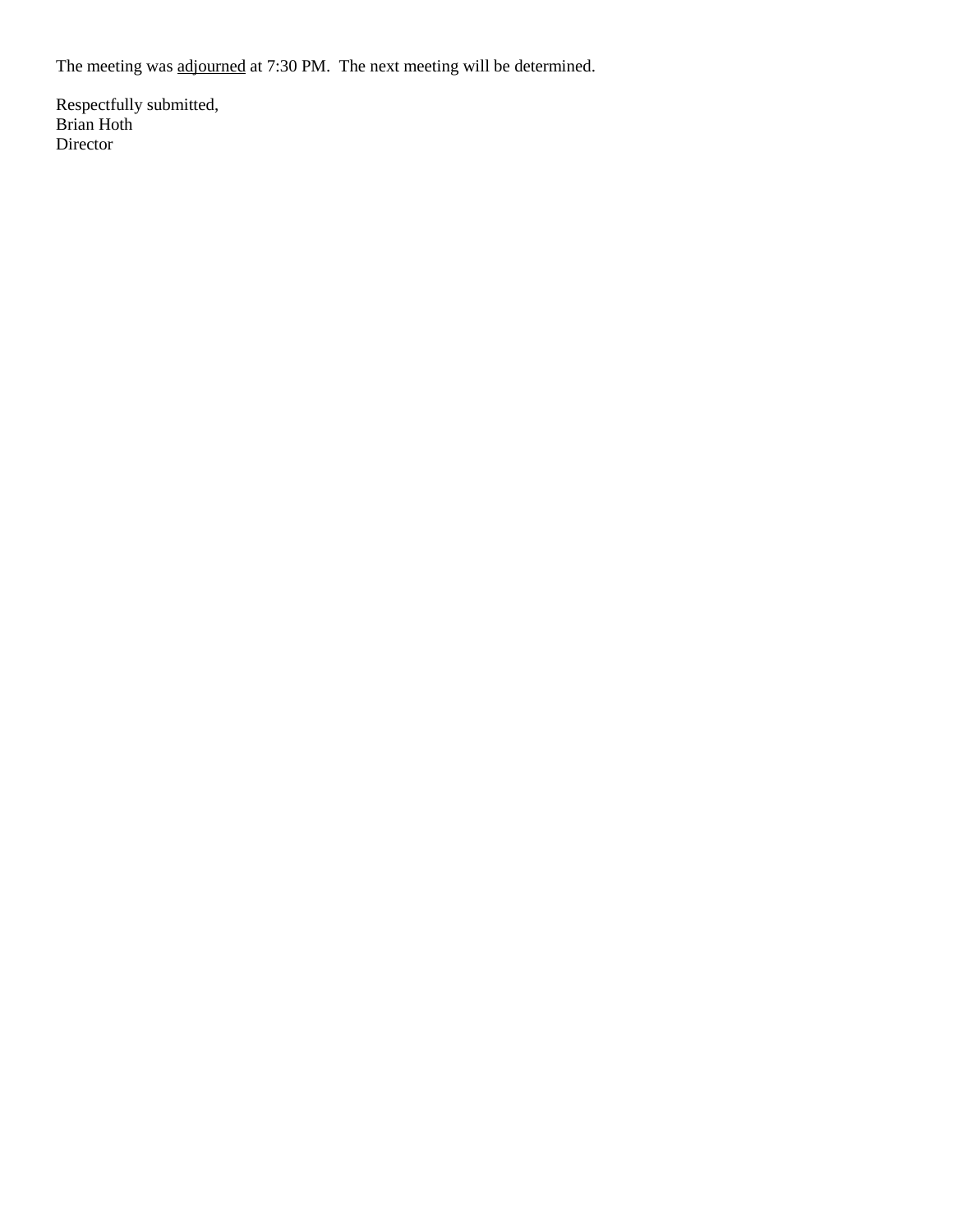# TOWN OF HAMBURG PUBLIC LIBRARY - BOARD OF TRUSTEES MEETING Hamburg Public Library – July 12, 2018

# PRESENT: Jack Connors, Anita Metzger, Karen Kaczmarski, and Brian Hoth (Director)

President jack Connors called the meeting to order at 7:40 AM.

MINUTES: Jack Connors moved to accept the minutes of the May 15, 2018. Karen Kaczmarski seconded and the motion was passed.

# PUBLIC COMMENT: none

DIRECTOR'S REPORT: Director Brian Hoth presented his written report to the Trustees.

- Annual book sales were held at both the Hamburg and Lake Shore libraries, including hot dog roast fundraisers.
- Two trees were taken down in the front yard at the Hamburg Library.
- Several teens have volunteered over several weeks to complete community service hours.
- Several parties have expressed interest in running the Hamburg Library's Café.
- Staff did outreach at various events over the last two months.
- Several classes from Union Pleasant Elementary visited the Hamburg Library.
- On June 20 work began on the new Reading Garden at the Hamburg Library.
- A Garden Show was held at the Hamburg Library from July 12 14.
- On June 15 the sidewalk and entryway was replaced at the Lake Shore Library.
- Several programs were held with very good attendance at the Lake Shore Library.

# PRESIDENT'S REPORT: None

TREASURER'S REPORT: Anita reviewed the report the Trustees received.

### OLD BUSINESS:

- A groundbreaking ceremony held was on June 15 with several dignitaries in attendance. Director Brian Hoth is looking into acquiring furniture.
- The AC unit at Lake Shore was repaired to provide air conditioning during the summer. The entire HVAC system is due to be replaced in the fall.
- The possible purchase of a stair lift for the Hamburg Library was discussed. It was decided that there is a need to gather additional comments from the public.

# NEW BUSINESS:

- Jack Connors moved to approve the 2018 Contract with the Central Library to provide services to the Hamburg Public Library. The motion was seconded by Karen Kaczmarski; motion passed.
- A revision of the Investment Policy will be sent to the board for further review.
- Karen Kaczmarski moved to approve the Reading Garden Policy. The motion was seconded by Anita Metzger; motion passed.
- The Annual Report to the Community was approved by the board and posted to both the Hamburg Library and Lake Shore Branch homepages.
- Additional fundraising ideas were discussed to raise money for programs and services at both libraries.
- The board and director welcomed Joe Lowry as a new board member. We are all looking forward to working with Joe!
- Phone lines will need to be replaced at the Lake Shore Library.

### EXECUTIVE SESSION:

The meeting was adjourned at 9:30 AM. The next meeting will be held on Tuesday, September 18 at 7:30 am @ the Hamburg Library.

Respectfully submitted, Brian Hoth, director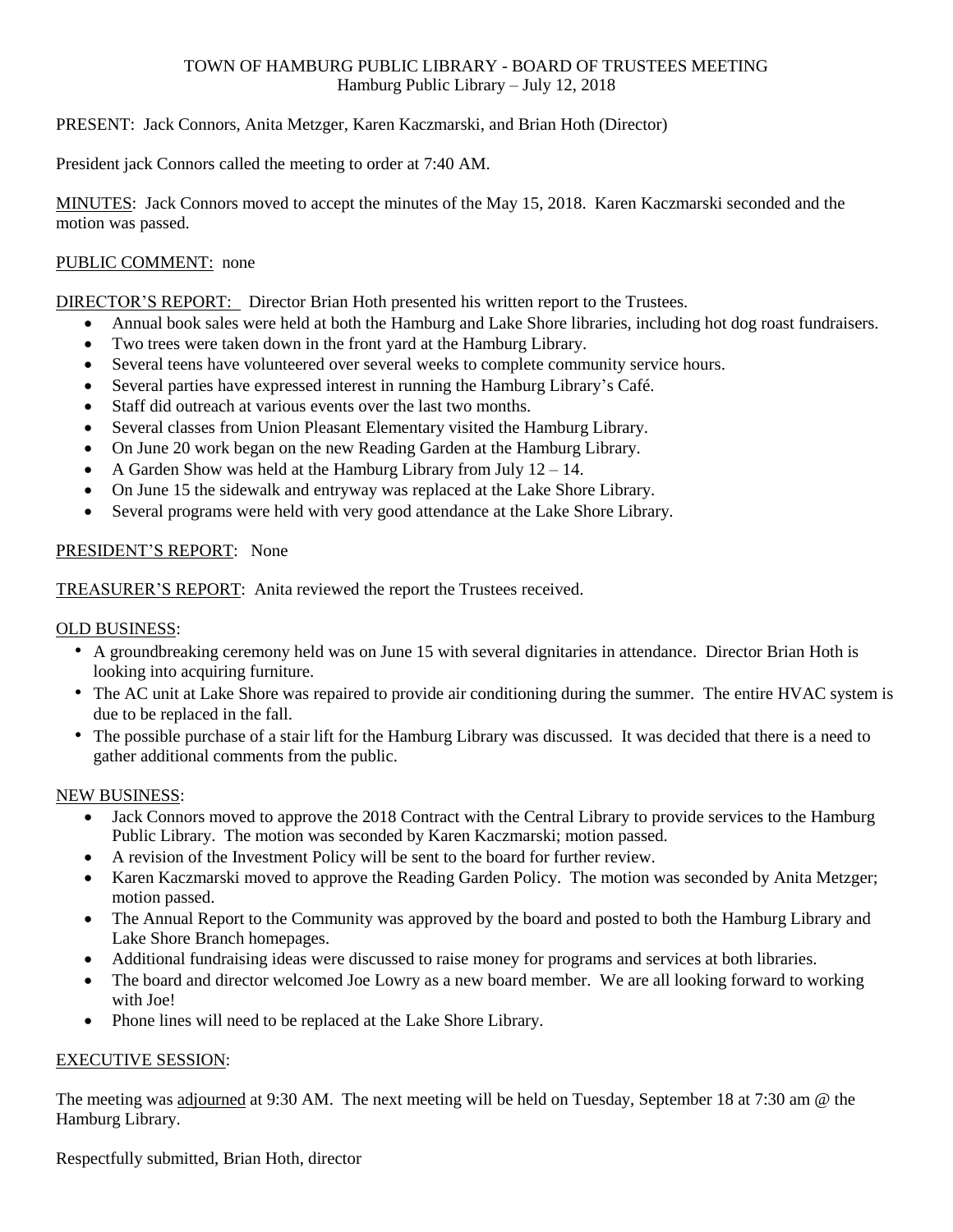# TOWN OF HAMBURG PUBLIC LIBRARY - BOARD OF TRUSTEES MEETING Hamburg Public Library – September 18, 2018

## PRESENT: Jack Connors, Anita Metzger, Joe Lowry, Matt Chandler, and Brian Hoth (Director)

President Jack Connors called the meeting to order at 7:30 AM. New trustees Joe Lowry and Matt Chandler were officially welcomed.

MINUTES: Anita Metzger moved to accept the minutes of the July 12, 2018. Joe Lowry seconded and the motion was passed.

### PUBLIC COMMENT: none

DIRECTOR'S REPORT: Director Brian Hoth presented his written report to the Trustees.

- Ongoing book sales going strong at both Hamburg and Lake Shore libraries.
- A Chiavetta's Chicken Barbeque is scheduled at the Lake Shore branch on Friday, October 12 from 4-7pm. Presale tickets are available for purchase.
- A Celtic Festival was held at the Hamburg Library with live bands, crafts, and activities.
- Three proposals were submitted for the Hamburg Library's Café.
- Staff did outreach at various events over the last two months.
- New staff hired were welcomed at both libraries.
- On August  $3<sup>rd</sup>$  two teams of students competed in the  $20<sup>th</sup>$  Annual Battle of the Books competition held at ECC South.
- Outdoor furniture is ready to be purchased for the new Reading Garden.
- Several programs, including a Summer Carnival, were held with very good attendance at the Lake Shore Library.

### PRESIDENT'S REPORT: None

TREASURER'S REPORT: Anita reviewed the report the Trustees received.

### OLD BUSINESS:

- A resolution was approved by Anita Metzger and seconded by Matt Chandler to purchase outdoor furniture from Arthur's Home Furnishings for the Reading Garden; motion passed.
- Funding in the form of bullet aid was presented by Senator Chris Jacobs in the amount of \$10,000 each for both the Hamburg and Lake Shore libraries.
- The investment policy was approved by Joe Lowry and seconded by Anita Metzger; motion passed.

### NEW BUSINESS:

- New trustee Matt Chandler was appointed secretary
- Several policies were reviewed, revised, and adopted. They include: Bulletin Board, Display, Rules of Conduct, and Meeting Room. Jack Connors suggested all policies be reviewed every 12 to 18 months. All Hamburg Library specific policies will be posted to the Hamburg and Lake Shore homepages.
- An updated version of the trustee's handbook was reviewed and approved.
- Cordless phones were replaced to resolve the phone issues experienced at the Lake Shore Library.

### EXECUTIVE SESSION:

At 8:50 AM a motion was made by Anita Metzger and seconded by Joe Lowry to move into executive session. At 8:54 AM a motion was made by Anita Metzger and seconded by Matt Chandler to move out of executive session.

The meeting was adjourned at 9:00 AM. The next meeting will be held on Wednesday, October 24 @ 6:00 PM at the Lake Shore Library.

Respectfully submitted, Brian Hoth, director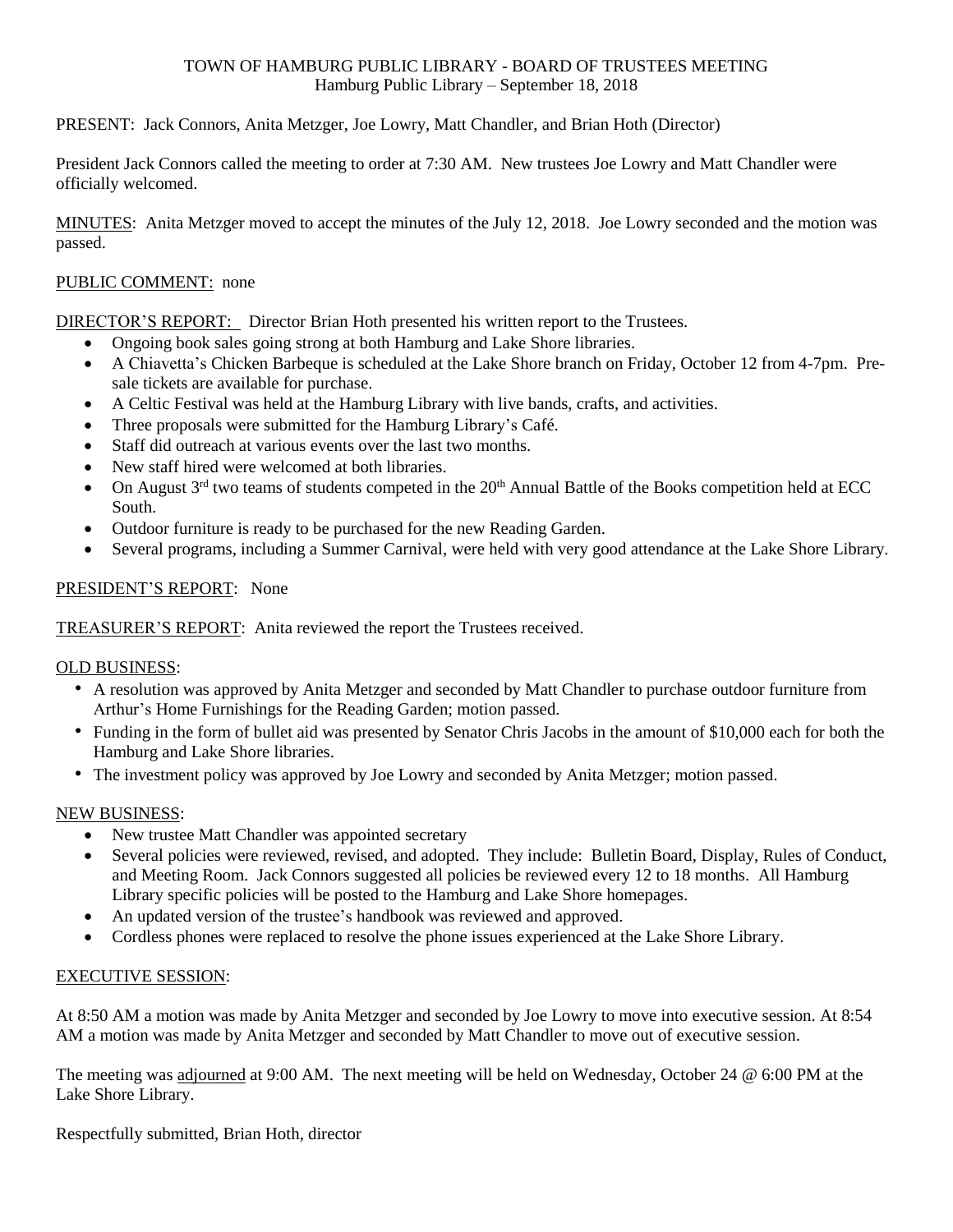# TOWN OF HAMBURG PUBLIC LIBRARY - BOARD OF TRUSTEES MEETING Lake Shore Branch Library – October 24, 2018

PRESENT: Jack Connors, Karen Kaczmarski, Anita Metzger, Joe Lowry, and Brian Hoth (Director)

President Jack Connors called the meeting to order at 6:00 PM.

MINUTES: Joe Lowry moved to accept the minutes of September 18, 2018. Anita Metzger seconded and the motion was passed.

# PUBLIC COMMENT: none

## DIRECTOR'S REPORT: Director Brian Hoth presented his written report to the Trustees.

- Brownie and Girl Scout troops are meeting regularly at the Hamburg Library through June 2019.
- A page and I participated at the 21st Annual Earth Day Celebration at Penn Dixie on Saturday, October, 6.
- The Hamburg Library worked in conjunction with the Village Business Advisory Council (VBAC) to do programming to complement "Halloween Fun" held that day. Three hundred children and adults visited for spooky storytime, creepy crafts, and Halloween-style sensory stations. The library entered a scarecrow based on the character in the book, "Where the Wild Things Are" for the Scarecrow Contest.
- On Friday, October 19, the Hamburg Guitar Quartet held its 11<sup>th</sup> Annual Concert at the Hamburg Library for 75 adults.
- The Lake Shore Library is getting additional classes to visit from Cloverbank Elementary.
- Both libraries are participating in a passport program during Red Ribbon Week with Big Tree Elementary PTA.

PRESIDENT'S REPORT: Lake Shore Library's statistics have improved due to the efforts of the Branch Manager Chelsey Lonberger and her staff.

TREASURER'S REPORT: Anita reviewed the report the Trustees received.

# OLD BUSINESS:

- Reading Garden Grand Opening cancelled due to the weather. Looking to be rescheduled in the spring.
- 2018 Bullet Aid still awaiting funding.
- Café discuss with the Town about getting a vendor and how much they would like the library to get involved. Director Hoth will look into how many other libraries in the System have a café and how they are operated. Also, he will talk to ECC South about their operation.
- HVAC system for Lake Shore Library still no word as to when it will be replaced.
- Association of Contracting Libraries (ACT) Board meeting Anita Metzger attended the meeting and reported on the System contracts, training for trustees, and orientation for library directors.
- New trustee orientation scheduled for Friday, November 9, 5:30 PM at the Hamburg Library.

# NEW BUSINESS:

- Chiavetta's Chicken Barbeque Friday, October 12 at Lake Shore Library. Made \$1124.75 in profit. Money goes towards library programs.
- Disaster Plan Director Hoth working on developing a plan for both libraries. Should have it completed early next year.
- Condition of parking lot at Lake Shore Jack Connors will speak to Highway Superintendent Ted Casey regarding repairs.
- It was suggested by Jack Connors to invite the Girl Scout Troop that meets at Hamburg to a board meeting.

# EXECUTIVE SESSION:

At 7:00 PM a motion was made by Karen Kaczmarski and seconded by Jack Connors to move into executive session. At 7:20 PM a motion was made by Karen Kaczmarski and seconded by Joe Lowry to move out of executive session.